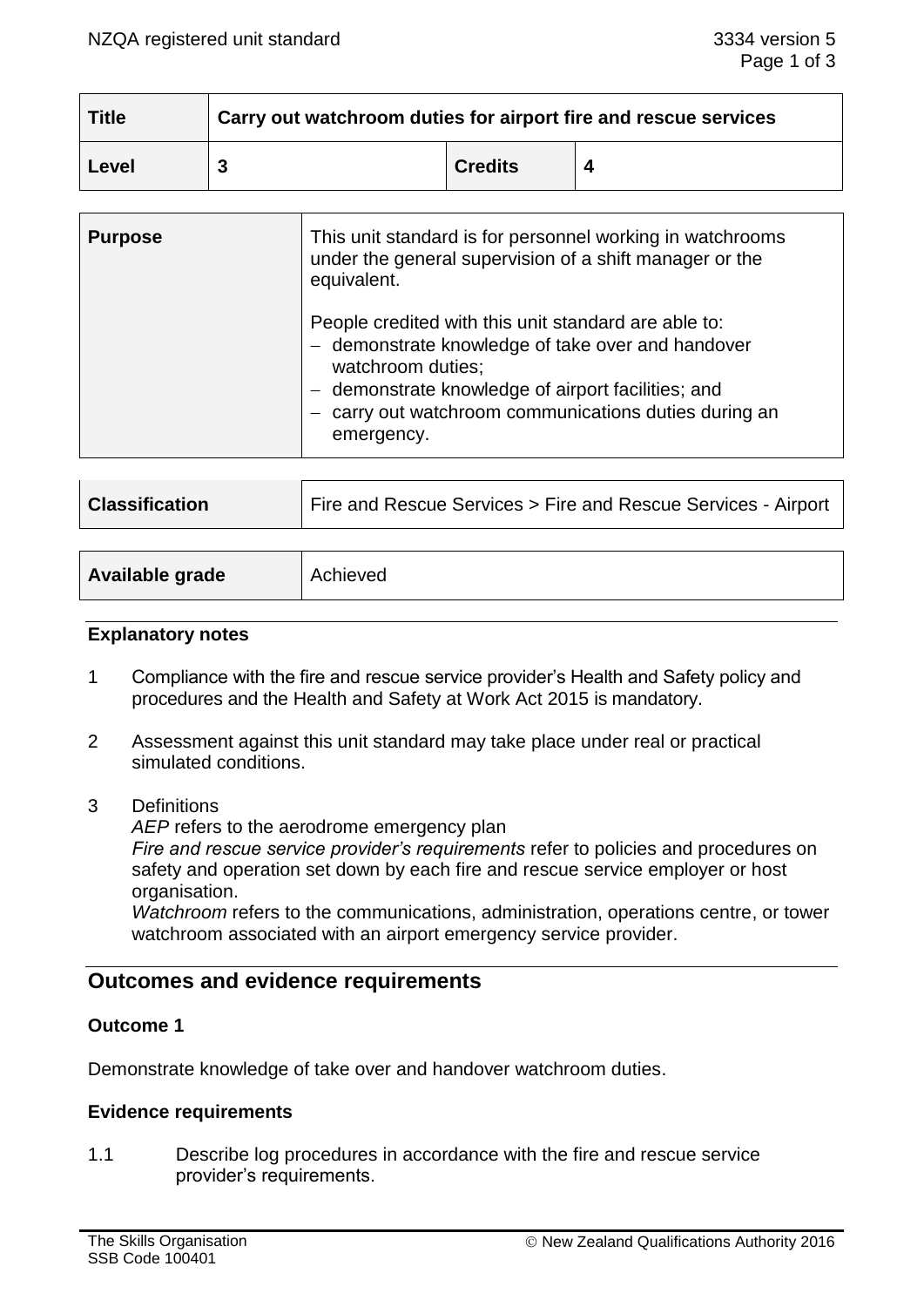- 1.2 Explain assessment and checks for critical systems in accordance with the fire and rescue service provider's requirements.
- 1.3 Explain current status of rescue fire response capability in accordance with the fire and rescue service provider's requirements.

# **Outcome 2**

Demonstrate knowledge of airport facilities.

## **Evidence requirements**

- 2.1 Identify and describe the function of general airport facilities in accordance with the fire and rescue service provider's requirements.
	- Range may include but is not limited to runways, taxiways, roads, drains, crash gates, navigation aids, airport buildings, restricted areas, aircraft disembarkation gates, dispersal areas, rendezvous points, water supplies.

## **Outcome 3**

Carry out watchroom communications duties during an emergency.

#### **Evidence requirements**

3.1 Respond to information from the monitored emergency reporting system or external emergency agency in accordance with the fire and rescue service provider's requirements.

Range received, recorded, disseminated.

- 3.2 Initiate the emergency response according to the AEP.
- 3.3 Advise emergency agencies external to the airport rescue fire service in accordance with the AEP.
- 3.4 Monitor and action communications to and from the control room in accordance with the fire and rescue service provider's requirements.
- 3.5 Record details of emergencies in accordance with the fire and rescue service provider's requirements.
	- Range movements of airport rescue vehicles, personnel and incident recording.